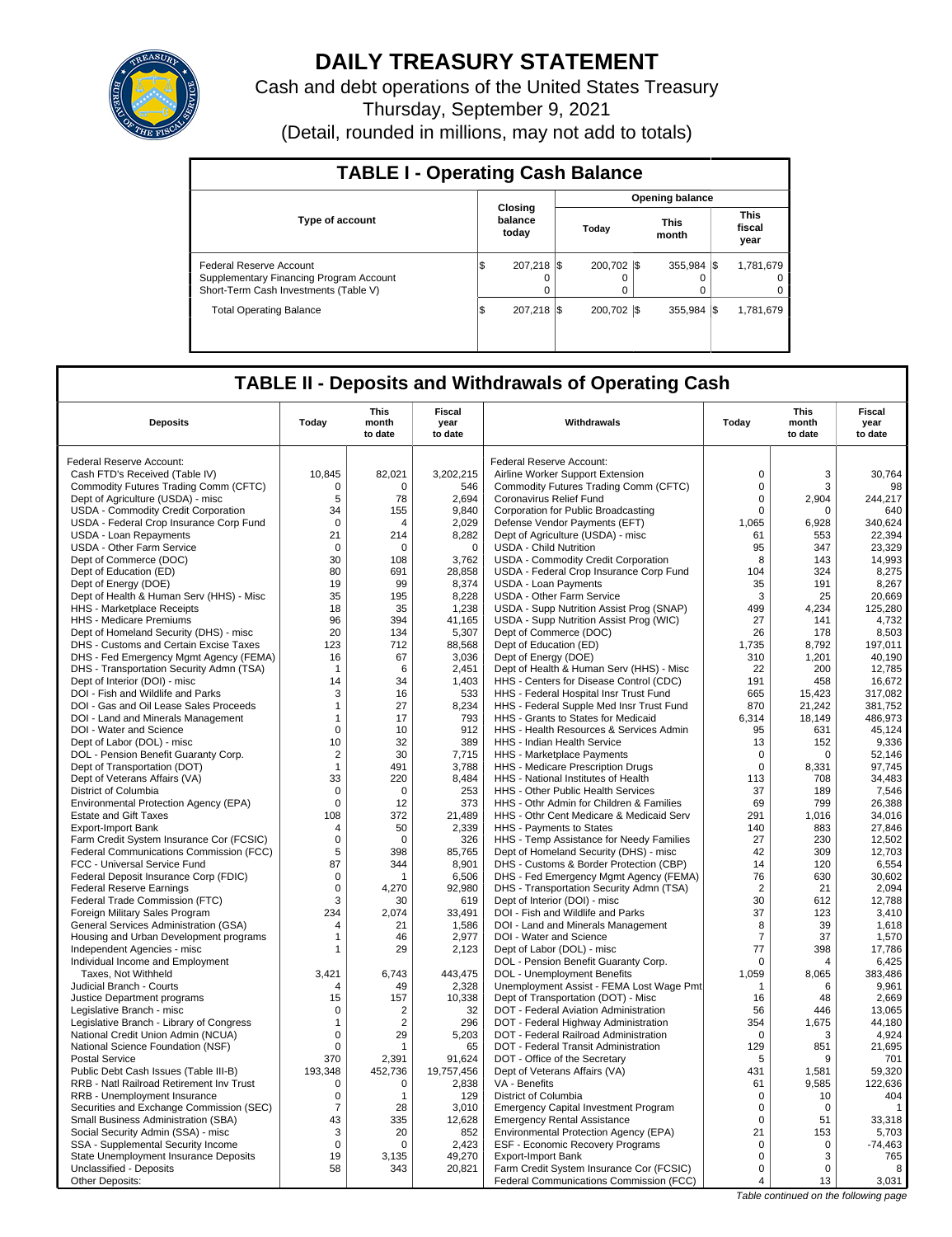| <b>Deposits</b>                                                        | Today    | This<br>month<br>to date | Fiscal<br>year<br>to date | Withdrawals                                                          | Today                        | This<br>month<br>to date | Fiscal<br>year<br>to date   |
|------------------------------------------------------------------------|----------|--------------------------|---------------------------|----------------------------------------------------------------------|------------------------------|--------------------------|-----------------------------|
| Federal Housing Admin: Note Sales                                      | 113      | 848                      | 20,490                    | FCC - Universal Service Fund                                         | 14                           | 79                       | 8.064                       |
|                                                                        |          |                          |                           | Federal Deposit Insurance Corp (FDIC)                                | $\overline{7}$               | 21                       | 859                         |
|                                                                        |          |                          |                           | Federal Employees Insurance Payments                                 | 468                          | 2,604                    | 84,593                      |
|                                                                        |          |                          |                           | Federal Salaries (EFT)                                               | 896                          | 7,716                    | 197,030                     |
|                                                                        |          |                          |                           | Federal Trade Commission (FTC)                                       | $\mathbf 0$                  | 5                        | 533                         |
|                                                                        |          |                          |                           | General Services Administration (GSA)                                | 95                           | 1,023                    | 25,863                      |
|                                                                        |          |                          |                           | Housing and Urban Development programs                               | 147                          | 4,322                    | 70,616                      |
|                                                                        |          |                          |                           | Independent Agencies - misc                                          | 13                           | 92                       | 3,681                       |
|                                                                        |          |                          |                           | Interest on Treasury Securities                                      | $\Omega$                     | 23                       | 285,671                     |
|                                                                        |          |                          |                           | IRS - Advanced Child Tax Credit (EFT)                                | $\Omega$                     | 6                        | 24,571                      |
|                                                                        |          |                          |                           | IRS - Economic Impact Payments (EFT)                                 | 339                          | 738                      | 443,419                     |
|                                                                        |          |                          |                           | IRS Tax Refunds Business (EFT)                                       | 6                            | 98                       | 28,515                      |
|                                                                        |          |                          |                           | IRS Tax Refunds Individual (EFT)                                     | 1,630                        | 3,975                    | 336,910                     |
|                                                                        |          |                          |                           | Judicial Branch - Courts                                             | 2                            | 25                       | 1,995                       |
|                                                                        |          |                          |                           | Justice Department programs                                          | 57                           | 1,098                    | 20,528                      |
|                                                                        |          |                          |                           | Legislative Branch - misc                                            | 1                            | 32                       | 1.175                       |
|                                                                        |          |                          |                           | Legislative Branch - Library of Congress                             | $\mathbf{1}$                 | 6                        | 680                         |
|                                                                        |          |                          |                           | <b>NASA</b>                                                          | 72                           | 479                      | 18,887                      |
|                                                                        |          |                          |                           | National Credit Union Admin (NCUA)                                   | $\mathbf{1}$                 | 4                        | 2,752                       |
|                                                                        |          |                          |                           | National Science Foundation (NSF)                                    | 32                           | 169                      | 6,485                       |
|                                                                        |          |                          |                           | Postal Service Money Orders and Other                                | 166                          | 1,106                    | 40,387                      |
|                                                                        |          |                          |                           | Public Debt Cash Redemp. (Table III-B)                               | 177,381                      | 467,930                  | 18,355,612                  |
|                                                                        |          |                          |                           | Railroad Retirement Board (RRB) - misc                               | $\Omega$                     | 1                        | 46                          |
|                                                                        |          |                          |                           | <b>RRB - Benefit Payments</b>                                        | $\mathbf{1}$                 | 1.147                    | 14.034                      |
|                                                                        |          |                          |                           | Securities and Exchange Commission (SEC)                             | $\mathbf{1}$                 | 22                       | 1,148                       |
|                                                                        |          |                          |                           | Small Business Administration (SBA)                                  | 3,262                        | 20,302                   | 663,681                     |
|                                                                        |          |                          |                           | Social Security Admin (SSA) - misc                                   | 23                           | 91                       | 4,350                       |
|                                                                        |          |                          |                           | <b>SSA - Benefits Payments</b>                                       | 57                           | 42,966                   | 958,746                     |
|                                                                        |          |                          |                           | SSA - Supplemental Security Income                                   | 8                            | 4,456                    | 54,668                      |
|                                                                        |          |                          |                           | <b>Transportation Services</b>                                       | 4                            | 125                      | 1,262                       |
|                                                                        |          |                          |                           | Other Withdrawals:                                                   |                              |                          |                             |
|                                                                        |          |                          |                           | International Monetary Fund                                          | 430                          | 430                      | 5,559                       |
|                                                                        |          |                          |                           | Thrift Savings Plan Transfer                                         | 1,100                        | 5,345                    | 76,948                      |
|                                                                        |          |                          |                           | <b>Treasury Dept: Claims Payments</b>                                | 59                           | 79                       | 7,730                       |
|                                                                        |          |                          |                           | Unclassified                                                         | 1,223                        | 8,446                    | 322,580                     |
| <b>Total Other Deposits</b>                                            | 113      | 1.390                    | 78,813                    | Total, Other Withdrawals                                             | 2,812                        | 29,734                   | 728,536                     |
| Change in Balance of Uncollected                                       |          |                          |                           |                                                                      |                              |                          |                             |
| Funds                                                                  | 0        | 0                        | $\mathbf 0$               |                                                                      |                              |                          |                             |
| <b>Transfers from Depositaries</b>                                     | 0        | 0                        | 0                         | <b>Transfers to Depositaries</b>                                     | 0                            | 0                        | 0                           |
| <b>Total Federal Reserve Account</b>                                   | 209,258  | 560,797                  | 24,190,171                | <b>Total Federal Reserve Account</b>                                 | 202,743                      | 709,563                  | 25,764,632                  |
| Short-Term Cash Investments:<br>Transfers from Federal Reserve Account |          |                          |                           | Short-Term Cash Investments:<br>Transfers to Federal Reserve Account |                              |                          |                             |
| (Table V)                                                              | $\Omega$ | 0                        | $\mathbf 0$               | (Table V)                                                            | $\Omega$                     |                          |                             |
| Total Deposits (excluding transfers)                                   | 209,258  | I\$                      | 560,797 \$24,190,171      | Total Withdrawals (excluding transfers)                              | 202,743 \$<br>l\$            |                          | 709,563 \$ 25,764,632       |
|                                                                        |          |                          |                           | Net Change in Operating Cash Balance                                 | l\$<br>$6.516$ $\textsf{\%}$ |                          | $-148,766$ \\$ $-1,574,461$ |

| <b>TABLE III-A - Public Debt Transactions</b> |            |                                 |                                  |                                       |              |                         |                           |  |  |  |
|-----------------------------------------------|------------|---------------------------------|----------------------------------|---------------------------------------|--------------|-------------------------|---------------------------|--|--|--|
| <b>Issues</b>                                 | Today      | <b>This</b><br>month<br>to date | <b>Fiscal</b><br>year<br>to date | <b>Redemptions</b>                    | Today        |                         | Fiscal<br>year<br>to date |  |  |  |
| Marketable:                                   |            |                                 |                                  | Marketable:                           |              |                         |                           |  |  |  |
| Bills:                                        |            |                                 |                                  | <b>Bills</b>                          | $175,381$ \$ | 454,527 \$              | 15,594,458                |  |  |  |
| <b>Regular Series</b>                         | 146,375 \$ | 321,529 \$                      | 10,210,521                       | <b>Notes</b>                          |              |                         | 2,162,836                 |  |  |  |
| Cash Management Series                        | 45,002     | 120,003                         | 4,380,148                        | <b>Bonds</b>                          |              |                         | 29,649                    |  |  |  |
| Notes                                         |            |                                 | 3,997,163                        | <b>Federal Financing Bank</b>         |              |                         | 1,209                     |  |  |  |
| <b>Bonds</b>                                  | $\Omega$   |                                 | 668,265                          | Nonmarketable:                        |              |                         |                           |  |  |  |
| Inflation-Protected Securities Increment      | 261        | 2,573                           | 78,880                           | United States Savings Securities      | 33           | 265                     | 9,901                     |  |  |  |
| <b>Federal Financing Bank</b>                 | $\Omega$   |                                 |                                  | <b>Government Account Series</b>      | 249,967      | 1,292,660               | 97,019,479                |  |  |  |
| Nonmarketable:                                |            |                                 |                                  | Hope Bonds                            |              |                         | $\Omega$                  |  |  |  |
| United States Savings Securities:             |            |                                 |                                  | <b>Domestic Series</b>                |              |                         | 71,549                    |  |  |  |
| Cash Issue Price                              |            | 32                              | 1,393                            | <b>Foreign Series</b>                 |              |                         | $\Omega$                  |  |  |  |
| Interest Increment                            |            | 309                             | 3,926                            | <b>State and Local Series</b>         | 40           | 2,590                   | 96,939                    |  |  |  |
| <b>Government Account Series</b>              | 233,726    | 1,304,866                       | 97,009,055                       | Other                                 | 1,927        | 10,548                  | 390,280                   |  |  |  |
| Hope Bonds                                    |            |                                 |                                  |                                       |              |                         |                           |  |  |  |
| <b>Domestic Series</b>                        |            |                                 |                                  |                                       |              |                         |                           |  |  |  |
| Foreign Series                                |            |                                 |                                  |                                       |              |                         |                           |  |  |  |
| State and Local Series                        | 90         | 667                             | 117,971                          |                                       |              |                         |                           |  |  |  |
| Other                                         | 1,927      | 10,586                          | 390,856                          | <b>Total Redemptions</b>              | 427,348 \$   | 1,760,591 \$            | 115,376,300               |  |  |  |
| <b>Total Issues</b>                           | 427,386 \$ | 1,760,565 \$                    | 116,858,200                      | Net Change in Public Debt Outstanding | 38           | $-26$ $\sqrt{3}$<br>135 | 1,481,900                 |  |  |  |
|                                               |            |                                 |                                  |                                       |              |                         |                           |  |  |  |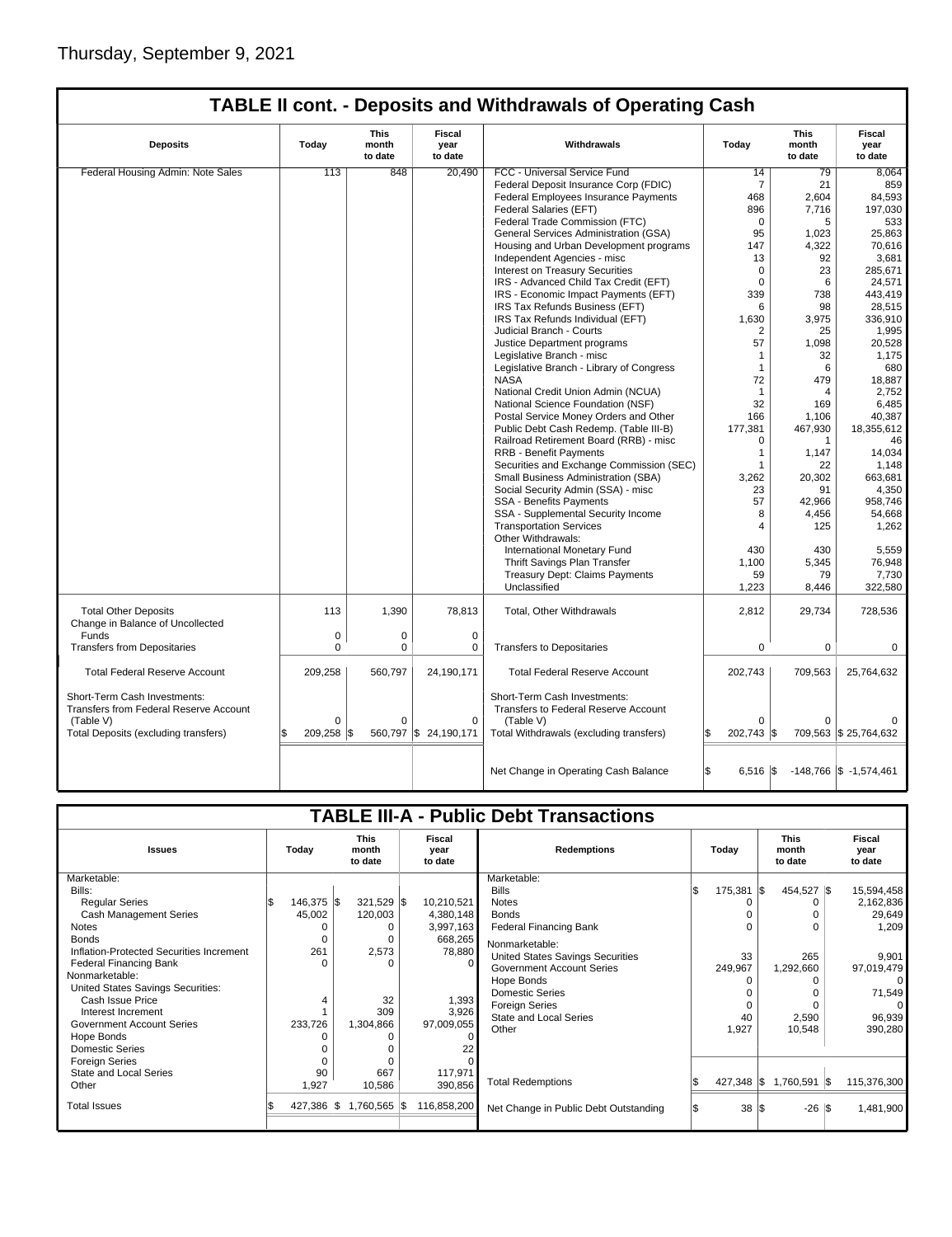| <b>TABLE III-B - Adjustment of Public Debt</b><br><b>Transactions to Cash Basis</b>                                                                                                                                                                                                                                                                                                                                                      |            |                                                           |            |                                                                                    |                                                                                            |                                 |                                  |  |
|------------------------------------------------------------------------------------------------------------------------------------------------------------------------------------------------------------------------------------------------------------------------------------------------------------------------------------------------------------------------------------------------------------------------------------------|------------|-----------------------------------------------------------|------------|------------------------------------------------------------------------------------|--------------------------------------------------------------------------------------------|---------------------------------|----------------------------------|--|
| <b>Transactions</b>                                                                                                                                                                                                                                                                                                                                                                                                                      | Today      |                                                           |            |                                                                                    |                                                                                            | <b>This</b><br>month<br>to date | <b>Fiscal</b><br>year<br>to date |  |
| Public Debt Cash Issues:<br>Public Debt Issues (Table III-A)<br>Premium on New Issues<br>Discount on New Issues:<br>Bills (-)<br>Bonds and Notes (-)<br>Federal Financing Bank (-)<br>Government Account Transactions (-)<br>Hope Bonds (-)<br>Interest Increment on United States<br>Savings Securities (-)<br>Inflation-Protected Securities Increment<br><b>Total Public Debt Cash Issues</b><br>Deposited in Federal Reserve Account | \$<br>S.   | 427,386<br>O<br>49<br>O<br>U<br>233,726<br>261<br>193,348 | 1\$<br>1\$ | 1,760,565<br>0<br>81<br>$\Omega$<br>O<br>1,304,866<br>O<br>309<br>2,573<br>452,736 | \$16,858,200<br>22,224<br>2,781<br>29,890<br>97,009,055<br>3,926<br>77,316<br>\$19,757,456 |                                 |                                  |  |
| <b>Public Debt Cash Redemptions:</b><br>Public Debt Redemptions (Table III-A)<br>Premium on Debt Buyback Operation<br>Discount on Debt Buyback Operation (-)<br>Federal Financing Bank (-)<br>Government Account Transactions (-)<br>Hope Bonds (-)<br><b>Total Public Debt Cash Redemptions</b><br>Withdrawn from Federal Reserve Acct.                                                                                                 | l\$<br>l\$ | 427,348<br>O<br>o<br>o<br>249,967<br>O<br>177,381         | l\$<br>l\$ | 1,760,591<br>O<br>0<br>0<br>1,292,660<br>O                                         | \$15,376,300<br>n<br>1.209<br>97,019,479<br>O<br>467,930 \$18,355,612                      |                                 |                                  |  |

| <b>TABLE III-C - Debt Subject to Limit</b>                                        |                           |                                            |                           |                           |  |  |  |  |  |
|-----------------------------------------------------------------------------------|---------------------------|--------------------------------------------|---------------------------|---------------------------|--|--|--|--|--|
|                                                                                   | Closing                   |                                            | Opening balance           |                           |  |  |  |  |  |
| <b>Balance Transactions</b>                                                       | balance<br>today          | Today                                      | <b>This</b><br>month      | Fiscal<br>year            |  |  |  |  |  |
| Debt Held by the Public<br>Intragovernmental Holdings<br><b>Total Public Debt</b> | \$22,295,049<br>6,132,242 | \$22,293,378<br>6,133,875                  | \$22,254,544<br>6,172,774 | \$21,018,952<br>5,926,439 |  |  |  |  |  |
| Outstanding<br>Less: Debt Not<br>Subiect to Limit:                                | 28,427,291                | 28,427,254                                 | 28,427,317                | 26,945,391                |  |  |  |  |  |
| Other Debt                                                                        | 478                       | 478                                        | 478                       | 478                       |  |  |  |  |  |
| <b>Unamortized Discount</b>                                                       | 19,323                    | 19,285                                     | 19,348                    | 17,271                    |  |  |  |  |  |
| <b>Federal Financing Bank</b>                                                     | 6,053                     | 6,053                                      | 6,053                     | 7,262                     |  |  |  |  |  |
| Hope Bonds                                                                        | U                         | O                                          | U                         | n                         |  |  |  |  |  |
| Plus: Other Debt Subject to Limit<br>Guaranteed Debt of                           |                           |                                            |                           |                           |  |  |  |  |  |
| Government Agencies                                                               | $\Omega$                  | $\Omega$                                   | $\Omega$                  | 0                         |  |  |  |  |  |
| <b>Total Public Debt</b><br>Subject to Limit                                      |                           | \$28,401,438   \$28,401,438   \$28,401,438 |                           | \$26,920,380              |  |  |  |  |  |
|                                                                                   |                           |                                            |                           |                           |  |  |  |  |  |
| <b>Statutory Debt Limit</b>                                                       | \$28,401,463              | \$28,401,463                               | \$28,401,463              | SUSP-1                    |  |  |  |  |  |
|                                                                                   |                           |                                            |                           |                           |  |  |  |  |  |

See Footnote

| <b>TABLE IV - Federal Tax Deposits</b>                                                                                                                                                                                                        |     |                                            |     |                                                      |     |                                                                      |  |  |
|-----------------------------------------------------------------------------------------------------------------------------------------------------------------------------------------------------------------------------------------------|-----|--------------------------------------------|-----|------------------------------------------------------|-----|----------------------------------------------------------------------|--|--|
| Classification                                                                                                                                                                                                                                |     | Today                                      |     | <b>This</b><br>month<br>to date                      |     | Fiscal<br>year<br>to date                                            |  |  |
| Withheld Income and Employment Taxes<br><b>Individual Income Taxes</b><br><b>Railroad Retirement Taxes</b><br>Excise Taxes<br><b>Corporation Income Taxes</b><br><b>Federal Unemployment Taxes</b><br>Estate and Gift Taxes & Misc IRS Rcpts. | \$  | 8,999<br>1,177<br>1<br>97<br>818<br>2<br>8 | 1\$ | 79,654 \$<br>4,969<br>84<br>292<br>2,132<br>10<br>38 |     | 2,577,509<br>338,875<br>4,947<br>67,203<br>311,974<br>6,364<br>4,576 |  |  |
| Total                                                                                                                                                                                                                                         | ß.  | 11.101                                     | 1\$ | 87.179                                               | l\$ | 3,311,450                                                            |  |  |
| Cash Federal Tax Deposits:<br>Direct<br><b>Through Depositaries</b>                                                                                                                                                                           | \$  | 85<br>10,760                               | l\$ | 279<br>81,742                                        | l\$ | 28,740<br>3,173,475                                                  |  |  |
| <b>Total Cash FTD's</b>                                                                                                                                                                                                                       | \$  | 10,845                                     | l\$ | 82,021                                               | 1\$ | 3,202,215                                                            |  |  |
| Inter-agency Transfers                                                                                                                                                                                                                        |     | 256                                        |     | 5,158                                                |     | 109,235                                                              |  |  |
| Total                                                                                                                                                                                                                                         | l\$ | 11,101                                     | l\$ | 87,179                                               | l\$ | 3,311,450                                                            |  |  |
|                                                                                                                                                                                                                                               |     |                                            |     |                                                      |     |                                                                      |  |  |

|                                              |                           |          |                 | טויט ויש |  |  |  |  |
|----------------------------------------------|---------------------------|----------|-----------------|----------|--|--|--|--|
| <b>TABLE V - Short-Term Cash Investments</b> |                           |          |                 |          |  |  |  |  |
|                                              | <b>Type of Depositary</b> |          |                 |          |  |  |  |  |
| <b>Balance Transactions</b>                  |                           |          |                 | Total    |  |  |  |  |
|                                              | А                         | в        | С               |          |  |  |  |  |
| Opening Balance Today<br>Deposits:           | 0                         | 0<br>I\$ | 1\$<br>$\Omega$ | I\$      |  |  |  |  |
| <b>Transfers to Depositaries</b>             | O                         | 0        | $\Omega$        |          |  |  |  |  |
| <b>Special Direct Investment</b>             | O                         | O        | 0               |          |  |  |  |  |
| <b>Term Investment</b>                       | 0                         | O        | 0               |          |  |  |  |  |
| Repo Investment                              | ი                         | O        | O               |          |  |  |  |  |
| Withdrawals:                                 |                           |          |                 |          |  |  |  |  |
| <b>Treasury Initiated</b>                    | O                         | 0        | 0               |          |  |  |  |  |
| Depositary Initiated                         | Ω                         | O        | 0               |          |  |  |  |  |
| <b>Special Direct Investment</b>             | Ω                         | O        | 0               |          |  |  |  |  |
| <b>Term Investment</b>                       | O                         | O        | O               |          |  |  |  |  |
| Repo Investment                              | 0                         | 0        | $\Omega$        |          |  |  |  |  |
|                                              |                           |          |                 |          |  |  |  |  |
| Closing Balance Today                        | 0                         | IS.<br>0 | S<br>0          | I\$      |  |  |  |  |

| <b>TABLE VI - Income Tax Refunds Issued</b> |                |                                 |                                  |  |  |  |  |  |  |
|---------------------------------------------|----------------|---------------------------------|----------------------------------|--|--|--|--|--|--|
| Classification                              | Today          | <b>This</b><br>month<br>to date | <b>Fiscal</b><br>year<br>to date |  |  |  |  |  |  |
| IRS - Advanced Child Tax Credit (Checks)    | 0<br>I\$       | 0<br>1\$                        | 6,160<br>13                      |  |  |  |  |  |  |
| IRS - Advanced Child Tax Credit (EFT)       | 0              | 6                               | 24.571                           |  |  |  |  |  |  |
| IRS - Economic Impact Payments (Checks)     | $\overline{2}$ | 282                             | 86.345                           |  |  |  |  |  |  |
| IRS - Economic Impact Payments (EFT)        | 339            | 738                             | 443.419                          |  |  |  |  |  |  |
| IRS Tax Refunds Business (Checks)           | 215            | 1.577                           | 64.873                           |  |  |  |  |  |  |
| IRS Tax Refunds Business (EFT)              | 6              | 98                              | 28.515                           |  |  |  |  |  |  |
| IRS Tax Refunds Individual (Checks)         | 70             | 1.059                           | 62.989                           |  |  |  |  |  |  |
| IRS Tax Refunds Individual (EFT)            | 1,630          | 3.975                           | 336,910                          |  |  |  |  |  |  |

### **Daily Treasury Statement Footnotes:**

#### **General Footnotes and Statements:**

This statement summarizes the United States Treasury's cash and debt operations for the Federal Government. Treasury's operating cash is maintained in an account at the Federal Reserve Bank of New York and in short-term cash investments. Treasury minimized and then suspended its short-term cash investment program beginning in November 2008, but anticipates investing again when market conditions warrant. Major information sources include: Federal Reserve Banks, Treasury Regional Financial Centers, Internal Revenue Service Centers, various electronic systems, and information on the Public Debt. Information is presented on a modified cash basis. Deposits are reflected as received and withdrawals are reflected as processed.SOURCE: Bureau of the Fiscal Service, Department of the Treasury. Note: The Daily Treasury Statement (DTS) is available by 4:00 p.m. the following business day on the Fiscal Service website https://fiscal.treasury.gov/reports-statements/dts/. For more information, call the Cash Reporting Branch at 202-874-9789.

#### **TABLE III-A – Public Debt Transactions**

Stated at face value except for savings and retirement plan securities which are stated at current redemption value.